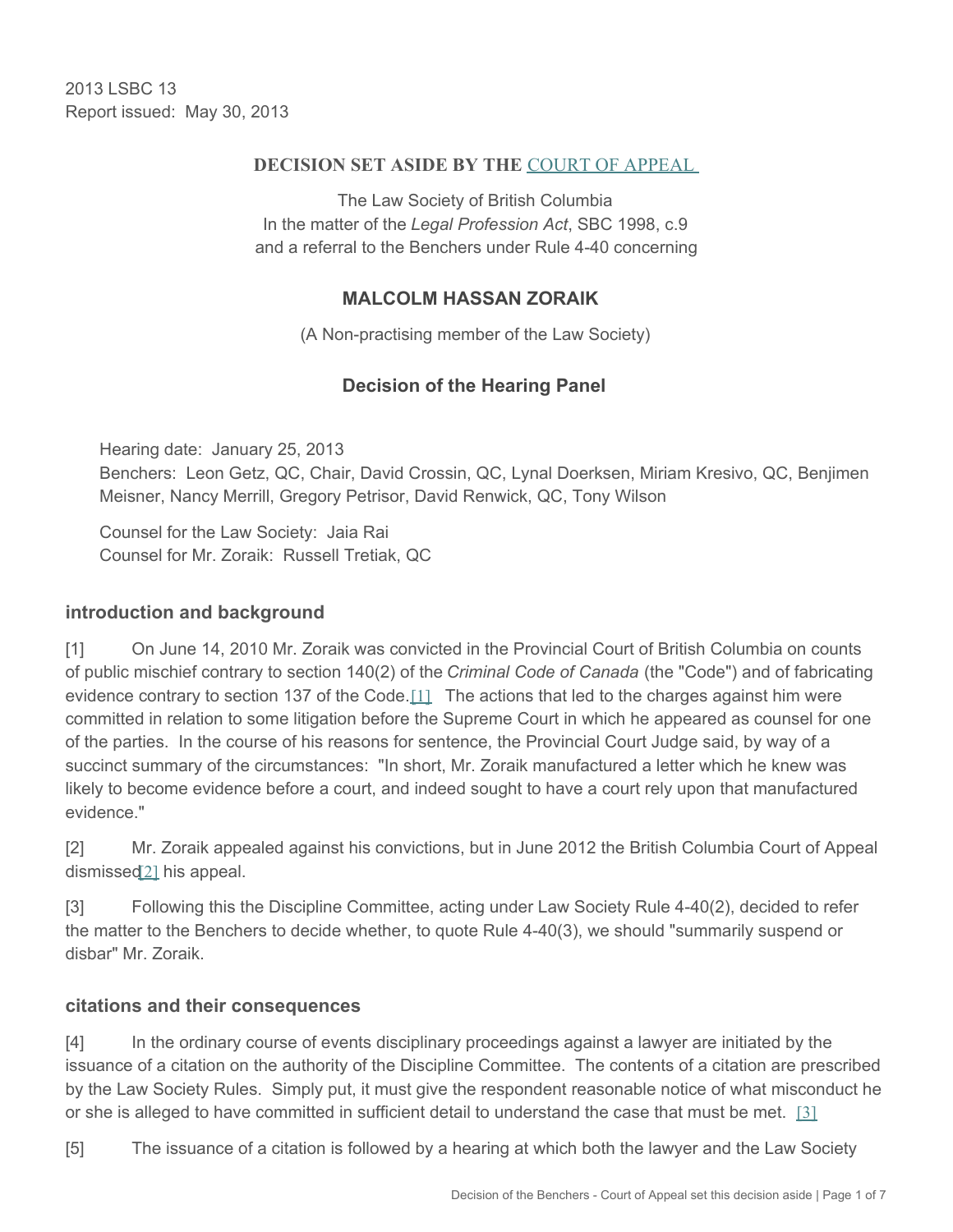have the opportunity to adduce evidence and make legal arguments. [\[4\]](#page-5-3) The evidence may include oral testimony from the respondent and from others. Section 38(4) of the *Legal Profession Act* (the "Act") says that, on completion of the hearing, the panel must either dismiss the citation or decide that the respondent has committed one or more of several categories of conduct for which he or she may be disciplined. The citation will invariably include the Law Society's characterization of the respondent's misconduct as, for example, "professional misconduct", "conduct unbecoming a lawyer", or "incompetent performance of duties undertaken in the capacity of a lawyer".

[6] If the panel concludes that the respondent has done one or more of these things, it must hold a further hearing at which both the respondent and the Law Society are given an opportunity to tender evidence and make submissions, to decide which among a range of possible sanctions – such as a reprimand, a fine, a suspension or disbarment – specified in section 38(5) of the Act should be imposed.

### **references to the benchers under rule 4-40**

[7] One might have expected that what we have described above as the "ordinary course of events" would be followed in this case. As we have pointed out, however, it was not. In this case the Discipline Committee, rather than authorizing the issuance of a citation alleging that Mr. Zoraik had engaged in one or more of the kinds of "offensive" conduct identified in section 38(4) of the Act *,* made a choice – it was not required to act in this way – to "refer" the matter to us under Law Society Rule 4-40(2), to decide whether, to quote Rule 4-40(3), we should "summarily suspend or disbar" Mr. Zoraik. We have no explanation of the reasons for the Committee's choice.[\[5\]](#page-5-4)

<span id="page-1-0"></span>[8] The choice that the Committee made is highly unusual. Although in one form or another Rule 4-40 has been part of the discipline regime for at least 25 years, neither counsel was able to point us to any other instance of its use.

[9] The statutory basis for Rule 4-40 and its related Rules 4-41 and 4-42 is section 36(h) of the Act*.*  This authorizes the Benchers to make rules to permit them "to summarily suspend or disbar a lawyer convicted of an offence that was proceeded with by way of indictment . . . ."

[10] The material provisions of Rules 4-40 to 4-42 are as follows:

4-40 (1.1) In this Rule, "offence" means

- (a) an offence that was proceeded with by way of indictment, or
- $(b) \ldots$

(2) If the Discipline Committee is satisfied that a lawyer or former lawyer has been convicted of an offence, the Committee may refer the matter to the Benchers under subrule (3).

(3) Without following the procedure provided for in the Act or these Rules, the Benchers may summarily suspend or disbar a lawyer or former lawyer on proof that the lawyer or former lawyer has been convicted of an offence.

4-41 (1) Before the Benchers proceed under Rule 4-40, the Executive Director must notify the lawyer or former lawyer in writing that

(a) proceedings will be taken under that Rule, and

(b) the lawyer or former lawyer may, by a specified date, make written submissions to the Benchers.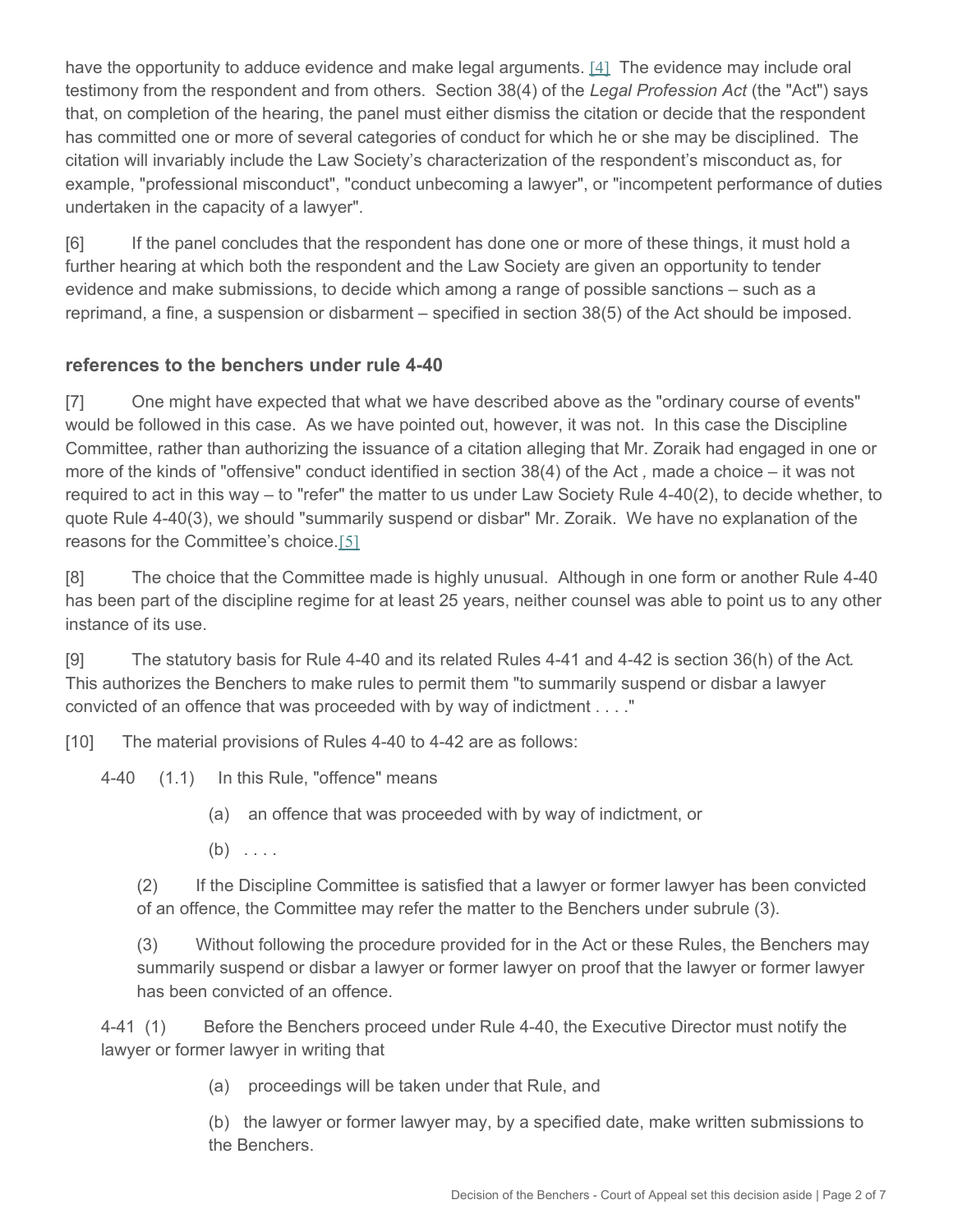$(2)$ 

(3) In extraordinary circumstances, the Benchers may proceed without notice to the lawyer or former lawyer under sub rule (1).

4-42 (1) This Rule applies to summary proceedings before the Benchers under Rule 4-40.

(2) The Benchers may, in their discretion, hear oral submissions from the lawyer or former lawyer.

(3) Subject to the Act and these Rules, the Benchers may determine practice and procedure.

# **the position of the Law Society**

[11] It is common ground that the offences of which Mr. Zoraik was convicted fall within Rule 4-40(1.1), and there is proof of his conviction as required by Rule 4-40 (2) and (3).

[12] In the circumstances, the Law Society says that the Discipline Committee had the authority to refer the matter to the Benchers under Rule 4-40 (2); it is thus properly before this Panel of Benchers, and we have the jurisdiction, indeed the obligation, under Rule 4-40(3) to decide whether to summarily suspend or disbar Mr. Zoraik. It says that we should exercise that jurisdiction and that on the facts the only appropriate disciplinary response is to disbar Mr. Zoraik.

# **the position of Mr. Zoraik**

<span id="page-2-1"></span><span id="page-2-0"></span>[13] It is a little less easy to distill the position of Mr. Zoraik. He emphasizes that recourse to Rule 4-40 is unusual, notes that it permits us to select one of only two possible disciplinary responses – suspension or disbarment – rather than choose from the full range available to a panel under section 38(5) of the *Act* following a hearing on a citation, [\[6\]](#page-5-5) and contends that, "because all that is before [the Benchers] is the power to suspend or disbar on proof of conviction of an offence,"[\[7\]](#page-5-6) we are precluded from considering "mitigating circumstances" and "palliative conditions" that could be elicited directly from the lawyer and his supporting witnesses. In the circumstances, Mr. Zoraik says, for us to act under Rule 4-40(3) "to summarily strip" him of his licence to practise law would be "contrary to principles of fundamental justice enshrined in section 7 of the *Canadian Charter of Rights and Freedoms*."[\[8\]](#page-6-0)

<span id="page-2-2"></span>[14] In the circumstances, one might have expected Mr. Zoraik to seek some remedy designed to prevent us from proceeding in a way that he considers violates his *Charter* rights. But he has not done so. That being the case, we do not think it is necessary to deal with any issues based on the possible application of the *Charter*. Instead, Mr. Zoraik asks us "to refer the matter back ... to the Discipline Committee, [for] a citation [to] be issued and the normal hearing set which will allow for a range of dispositions not provided by the Rule 4-40 process." [\[9\]](#page-6-1)

<span id="page-2-3"></span>[15] The relief that Mr. Zoraik seeks invites us, in effect, to revisit the choice that the Discipline Committee made; to conclude that it made the wrong choice; and to direct it to correct its error by authorizing the issuance of a citation. Mr. Zoraik offered us nothing, however, by way of support in the Rules for this course of action, and we have been unable to find any. Rule 4-42(3) does say, somewhat inscrutably to be sure, that "Subject to the Act and these Rules, the Benchers may determine practice and procedure." That language, whatever it means, does not in our opinion give us the jurisdiction to do what Mr. Zoraik wants us to do, and we accordingly decline to do so.

<span id="page-2-5"></span><span id="page-2-4"></span>[16] We should add this. Mr. Zoraik did not ask us to hear any evidence, whether addressed to "mitigating circumstances" and "palliative conditions"[\[10\]](#page-6-2) or otherwise, and we think that he was right in this,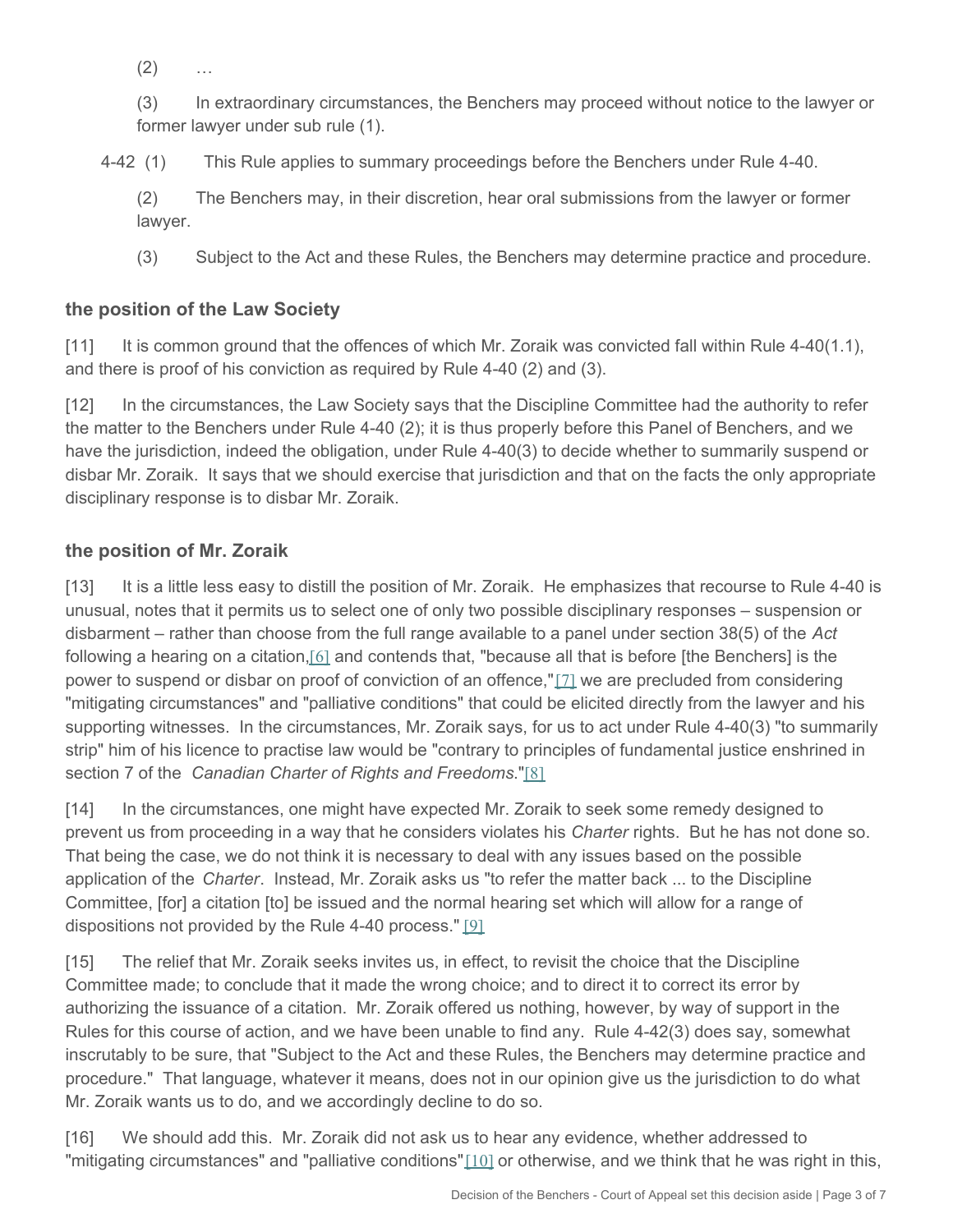<span id="page-3-0"></span>for there is nothing in Rule 4-40 or its related Rules that permits it. [\[11\]](#page-6-3) We note, in this connection, that when it made the decision to refer the matter to us, the Discipline Committee, as recorded in its minutes, had before it and considered an extensive submission on behalf of Mr. Zoraik, including numerous testimonials to his character. We were provided with a copy of that submission, the essential thrust of which was that any sanction imposed upon him should be limited to "time served" under his undertaking. [\[12\]](#page-6-4) His submission to us was to the same effect.  $[13]$  Moreover, as we understood his position, if we did decide that we can and should refer the matter back to the Discipline Committee to issue a citation, he did not intend to tender any new evidence at the ensuing hearing on the citation.

<span id="page-3-1"></span>[17] It is worth noting, as well, that the submissions that Mr. Zoraik made to this Panel of Benchers dealt in some detail with the application of the factors identified in the leading decision in *Law Society of BC v. Ogilvie,* [1999] LSBC 17, as appropriate to be considered in relation to the choice of sanctions. They included submissions concerning "the mitigating circumstances" and "palliative conditions" that he had suggested the Rule 4-40 procedure precluded us from considering and hence gave rise to a claimed breach of his *Charter* rights.

[18] Having considered all of this, we are unpersuaded both that Mr. Zoraik has been exposed to any real prejudice as the result of the decision of the Discipline Committee to refer the matter to us under Rule 4-40(2) instead of authorizing the issuance of a citation and that he will be exposed to any such prejudice as the result of our exercising our jurisdiction under Rule 4-40(3).

[19] We proceed, accordingly, to consider the question referred to us by the Discipline Committee, as to whether Mr. Zoraik should be suspended or disbarred.

## **SUSPENSION OR DISBARMENT**

## <span id="page-3-2"></span>**The Facts**[\[14\]](#page-6-6)

[20] The circumstances giving rise to Mr. Zoraik's convictions can be briefly described. In April 2009 he acted as counsel for the plaintiff in an action for damages arising from an automobile accident. The case was heard by a judge and jury. After deliberating for a mere 20 minutes the jury delivered a verdict of no liability on the part of the defendant. Immediately thereafter, Mr. Zoraik applied to the judge to decline to enter judgment because of the brevity of the jury's deliberations. That application was adjourned to May 13, 2009, with submissions to be filed by May 11, 2009.

[21] On May 6, 2009, before that application was heard, an envelope containing a letter was found on a counter in a small publicly accessible alcove, used for searching court files, located beside the Court Registry. The letter purported to be from the husband of an unidentified juror in a civil action and alleged that his wife had been "offered money for her vote in the court." The case described in the letter matched that on which Mr. Zoraik had acted as plaintiff's counsel. The allegation was in fact untrue, but the existence of the letter gave rise to an investigation, as the result of which he was charged with and subsequently convicted of creating and depositing the letter in the courthouse in a way that contravened the sections of the *Criminal Code* referred to. It is worth repeating here the observation, already quoted, of the Provincial Court judge who presided at Mr. Zoraik's trial that Mr. Zoraik "manufactured a letter which he knew was likely to become evidence before a court, and indeed sought to have a court rely upon that manufactured evidence."

## **Discussion**

[22] The touchstone for the exercise of functions of the Law Society, not least its disciplinary function, is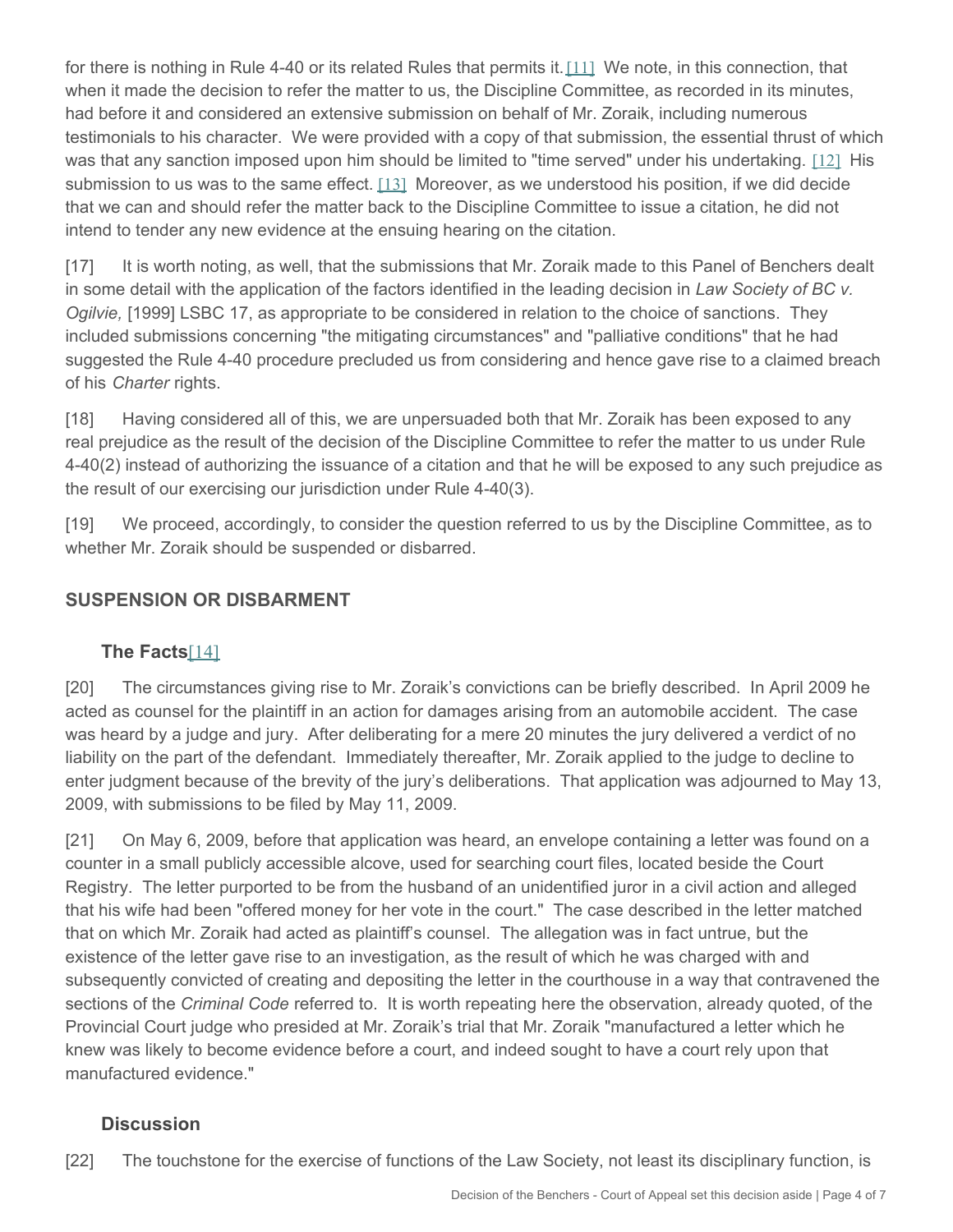the Society's obligation and duty, expressed in section 3(b) of the Act *,* to "uphold and protect the public interest in the administration of justice" by, among other things, "ensuring the independence, integrity, honour and competence of lawyers." Virtually all of these elements are engaged in this case.

[23] We have little hesitation in concluding that Mr. Zoraik should be disbarred. In coming to this conclusion we have attempted to take account of the following considerations.[\[15\]](#page-6-7)

## <span id="page-4-0"></span>**The Seriousness of Mr. Zoraik's Conduct and its Significance for Public Confidence in the Administration of Justice and the Legal Profession**

[24] The two offences of which Mr. Zoraik was convicted appear in the *Criminal Code* under the heading "Offences Against the Administration of Law and Justice" and the subheading "misleading justice". The conduct embraced by them is proscribed because it is considered to constitute an attack on the integrity of our system of justice. The proper administration of justice depends upon courts being able not merely to accept those who appear as counsel as honourable people of integrity but also to rely upon those qualities being reflected in their conduct. Judges are not in a position to undertake independent enquiries into the facts and issues of cases that require judicial determination. They lack the staff, the financial resources, the knowledge or the skills to make or to order their own enquiries about the matters they need to decide cases. It is neither efficient nor, having regard to the principles of the adversary system, proper for them to perform such tasks for themselves.

[25] Lawyers are of course in a position of trust in relation to their clients. Of necessity they are also, and for the reasons indicated, in a position of trust in relation to the court and to the administration of justice as a whole. Judges need to be confident about what they are told by lawyers on behalf of their clients. For such a system to work, and for the public to have confidence that it is working properly, lawyers must uphold the law and its proper administration. Failure to do so subverts public confidence in the judicial system. [\[16\]](#page-6-8)

<span id="page-4-2"></span><span id="page-4-1"></span>[26] It is not surprising that these ideas and concerns are reflected in the codes of conduct that the Law Society has adopted as the framework within which lawyers not merely do but are expected to do their work. For example, as if it were necessary, Rule 2.1-2(c) of the *Code of Professional Conduct for British Columbia* says, among other things, that "a lawyer should not attempt to deceive a court or tribunal by offering false evidence or by misstating facts or law,"[\[17\]](#page-6-9) and Rule 2.1-3(e), while affirming that "[a] lawyer should endeavour by all fair and honourable means to obtain for a client the benefit of any and every remedy and defence that is authorized by law," specifically emphasizes that "this great trust is to be performed within and not without the bounds of the law." That is central to the lawyer's role in the system for the administration of justice and, we do not think it extravagant to assert, to the public's confidence in that system and the integrity of the legal profession. To perform that role corruptly, as Mr. Zoraik did in this case, is subversive.

<span id="page-4-5"></span><span id="page-4-4"></span><span id="page-4-3"></span>[27] The efforts of counsel in this case have yielded but a handful of cases [\[18\]](#page-6-10) in Canada involving lawyers who attempted to pervert the administration of justice in ways even remotely comparable to what Mr. Zoraik did here. The fact that there are so few cases is eloquent testimony to the widespread recognition among lawyers of the critical role that they play in the administration of justice, the acceptance by the legal profession of the principles involved, the importance in the public interest of observing them and the consequences to public confidence in the system and the legal profession of a failure to do so. Had these proceedings been initiated by the issuance of a citation we have little doubt that it would have alleged "professional misconduct", i.e. conduct that represents "a marked departure from that which the Law Society expects of its members"  $[19]$  or that, on the undisputed facts, a finding to that effect would be warranted. [\[20\]](#page-6-12)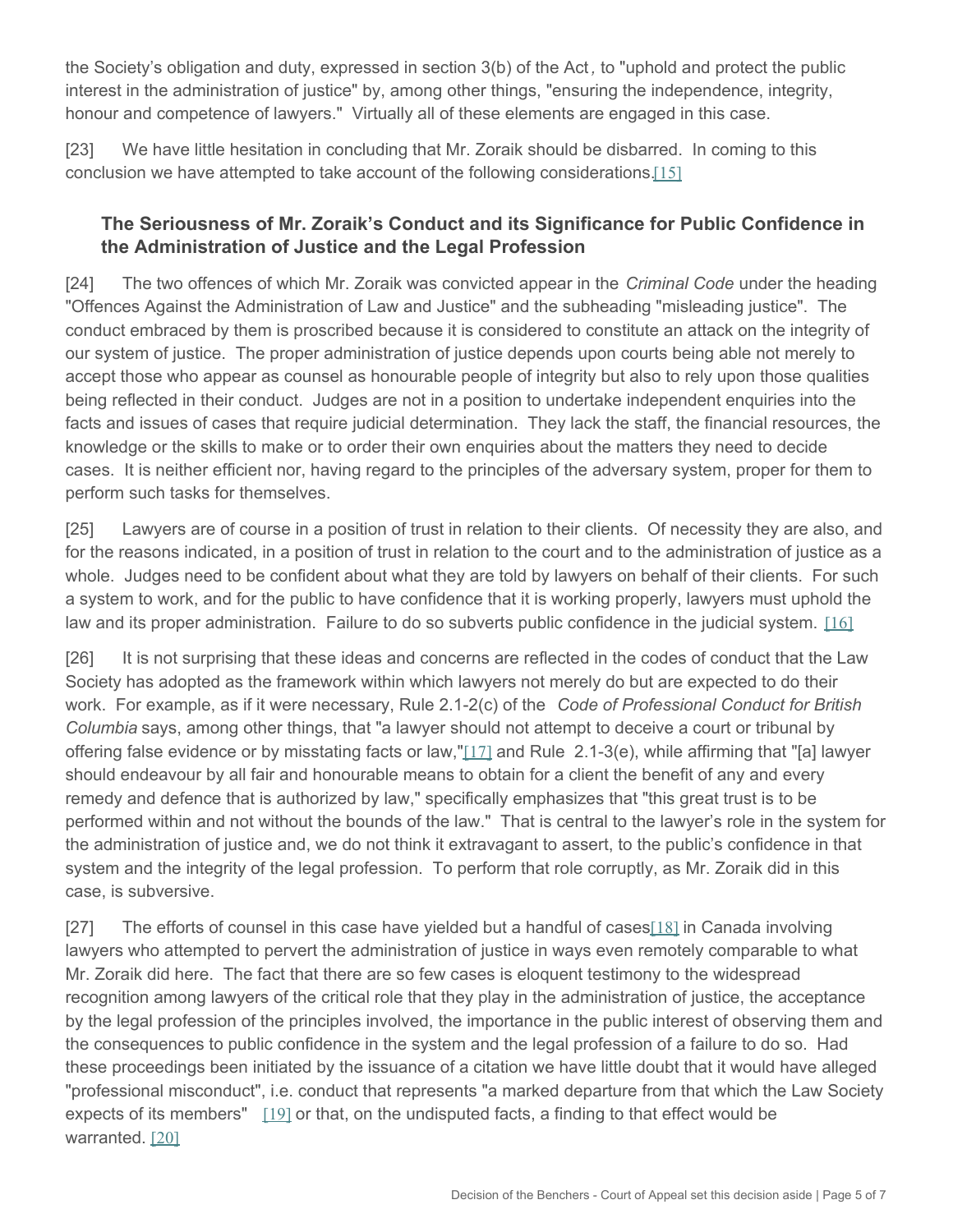### <span id="page-5-8"></span><span id="page-5-7"></span>**Sanctions Imposed in Other Similar Cases**

[28] In three of the small number of similar cases to which we were referred,[\[21\]](#page-6-13) the lawyer was disbarred; in two $[22]$  of them the lawyer was suspended for a period in view of certain mitigating considerations, and in one of them, *Cruikshank*, the lawyer, who stood by while his client made a statement to the police that the lawyer knew to be untrue but which he quickly took steps to repair, was fined.[\[23\]](#page-6-15)

### <span id="page-5-9"></span>**Mitigating Circumstances**

[29] The precedents, such as they are, provide authority for either a suspension or a disbarment in circumstances such as these. Weighing the varied considerations that led hearing panels to choose one form of sanction rather than another, is difficult. Mr. Zoraik has drawn to our attention several factors described as having a mitigating or "palliative" significance. They include such matters as that Mr. Zoraik had practised for a mere seven years when he committed the offences; that, aside from the convictions, he has an unblemished record; that his misconduct was an isolated act; that he and his family have suffered sustained humiliation and economic "devastation"; that the criminal penalty imposed upon him – a jail sentence of 18 months, during the first six of which he was under house arrest and for the remainder of which he was subject to a curfew – has achieved all that is required in terms of specific and general deterrence.

<span id="page-5-10"></span>[30] Many of these factors were addressed by the Provincial Court judge in his reasons for sentence. What is conspicuously absent from the list, however, is anything that explains or justifies the misconduct itself and we can think of none. In *MacIver, (supra),* the Panel said[\[24\]](#page-6-16): "[T]here is no acknowledgment of wrongdoing or repentance by the Member. The Member's submission before this Panel of Benchers was devoid of any explanation, mitigating circumstances or remorse" regarding the commission of the offences and [\[25\]](#page-6-17) that the member's plea of mitigation "rests upon factors that are either incidental, [e.g. age, infirmity and reputation] or consequential [e.g. financial distress, embarrassment]" to the offences. Those observations are apposite here.

<span id="page-5-12"></span><span id="page-5-11"></span>[31] The *MacIver* Panel concluded, as we do here, that "disbarment under these circumstances is neither harsh nor excessive."[\[26\]](#page-6-18) All of the considerations that should guide us lead us to order that Mr. Zoraik be disbarred, and we so order.

<span id="page-5-0"></span>[\[1\]](#page-0-0) On June 16, 2010, two days after being convicted, the Respondent gave a written undertaking to the Law Society that he would not engage in the practice of law until released from that undertaking by the Discipline Committee. That undertaking continues in force.

- <span id="page-5-1"></span>[\[2\]](#page-0-1) See 2012 BCCA 283.
- <span id="page-5-2"></span>[\[3\]](#page-0-2) Law Society Rules 4-13 and 4-14.
- <span id="page-5-3"></span>[\[4\]](#page-0-3) See generally Law Society Rules 4-34 and 4-35.
- <span id="page-5-4"></span>[\[5\]](#page-1-0) The minute of the Committee's decision is quite unrevealing.
- <span id="page-5-5"></span>[\[6\]](#page-2-0) See paragraph [5] above.
- <span id="page-5-6"></span>[\[7\]](#page-2-1) Written submission, paragraphs 19 to 22. On one view the language of Rule 4-40(3) – "the